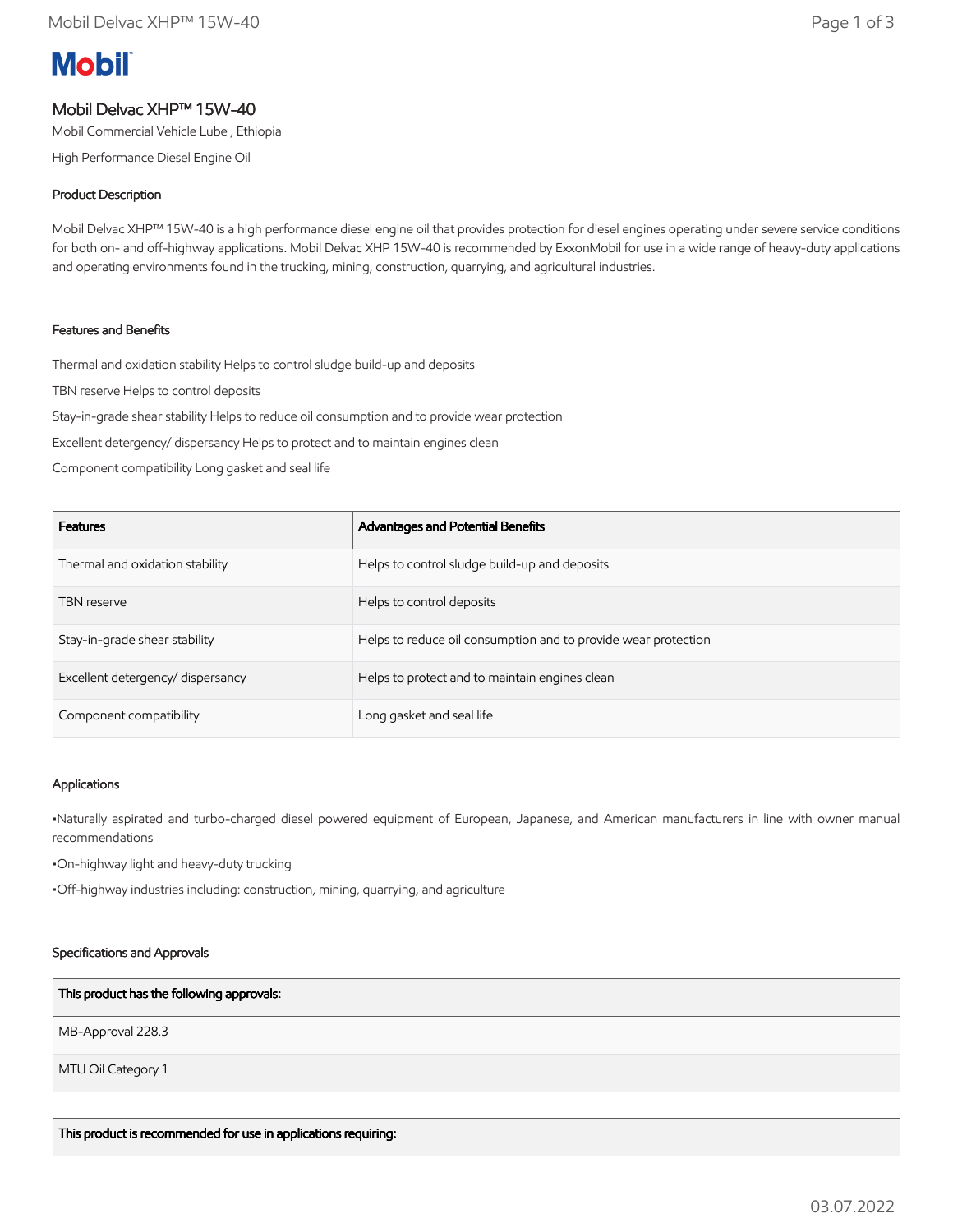| This product is recommended for use in applications requiring: |  |
|----------------------------------------------------------------|--|
| ACEA A2                                                        |  |
| ACEA B2                                                        |  |
| ACEA E3                                                        |  |
| API CF                                                         |  |
| API CF-4                                                       |  |
| API CG-4                                                       |  |
| RENAULT TRUCKS RLD                                             |  |
| <b>RENAULT TRUCKS RLD-2</b>                                    |  |
| VOLVO VDS-2                                                    |  |

This product meets or exceeds the requirements of the following industry specification:

API SJ

#### Properties and Specifications

| Property                                                               |            |
|------------------------------------------------------------------------|------------|
| Grade                                                                  | SAE 15W-40 |
| Specific Gravity, 15 C/15 C, ASTM D4052                                | 0.88       |
| Kinematic Viscosity @ 40 C, mm2/s, ASTM D445                           | 106        |
| Kinematic Viscosity @ 100 C, mm2/s, ASTM D445                          | 14.5       |
| Ash, Sulfated, mass%, ASTM D874                                        | 1.1        |
| Pour Point, °C, ASTM D97                                               | $-27$      |
| Viscosity Index, ASTM D2270                                            | 140        |
| Cold-Cranking Simulator, Apparent Viscosity @ -20 C, mPa.s, ASTM D5293 | 6150       |
| Total Base Number, mgKOH/g, ASTM D2896                                 | 10         |

#### Health and safety

Health and Safety recommendations for this product can be found on the Material Safety Data Sheet (MSDS) @ [http://www.msds.exxonmobil.com/psims](http://www.msds.exxonmobil.com/psims/psims.aspx) /psims.aspx

All trademarks used herein are trademarks or registered trademarks of Exxon Mobil Corporation or one of its subsidiaries unless indicated otherwise.

08-2020 ExxonMobil Egypt (S.A.E.) 1097 Cornish El-Nil, Garden City, Cairo, Egypt